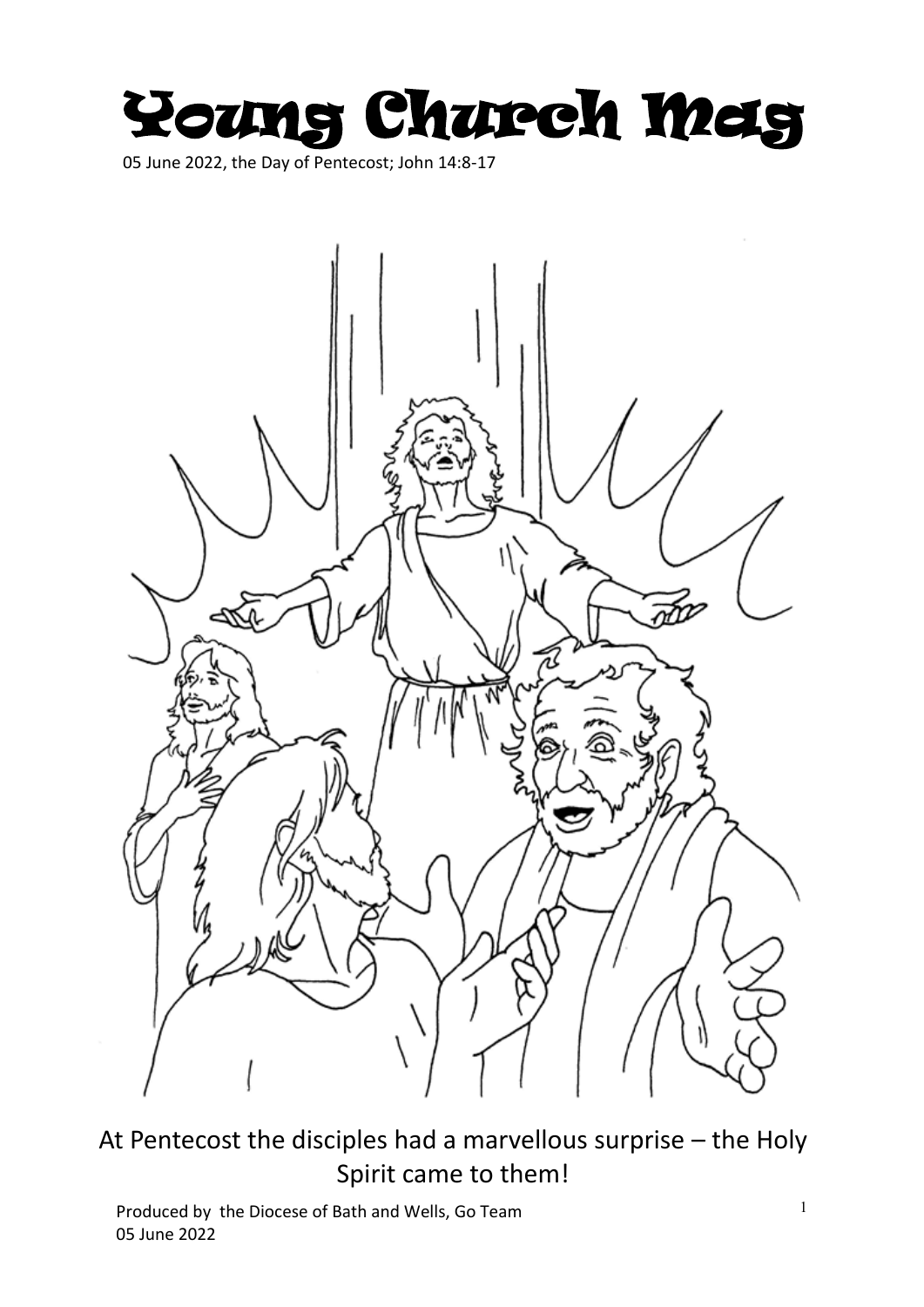

## **Did you know?......**

A dove's feathers weigh MORE than its bones

A dolphin has a bigger brain than a human

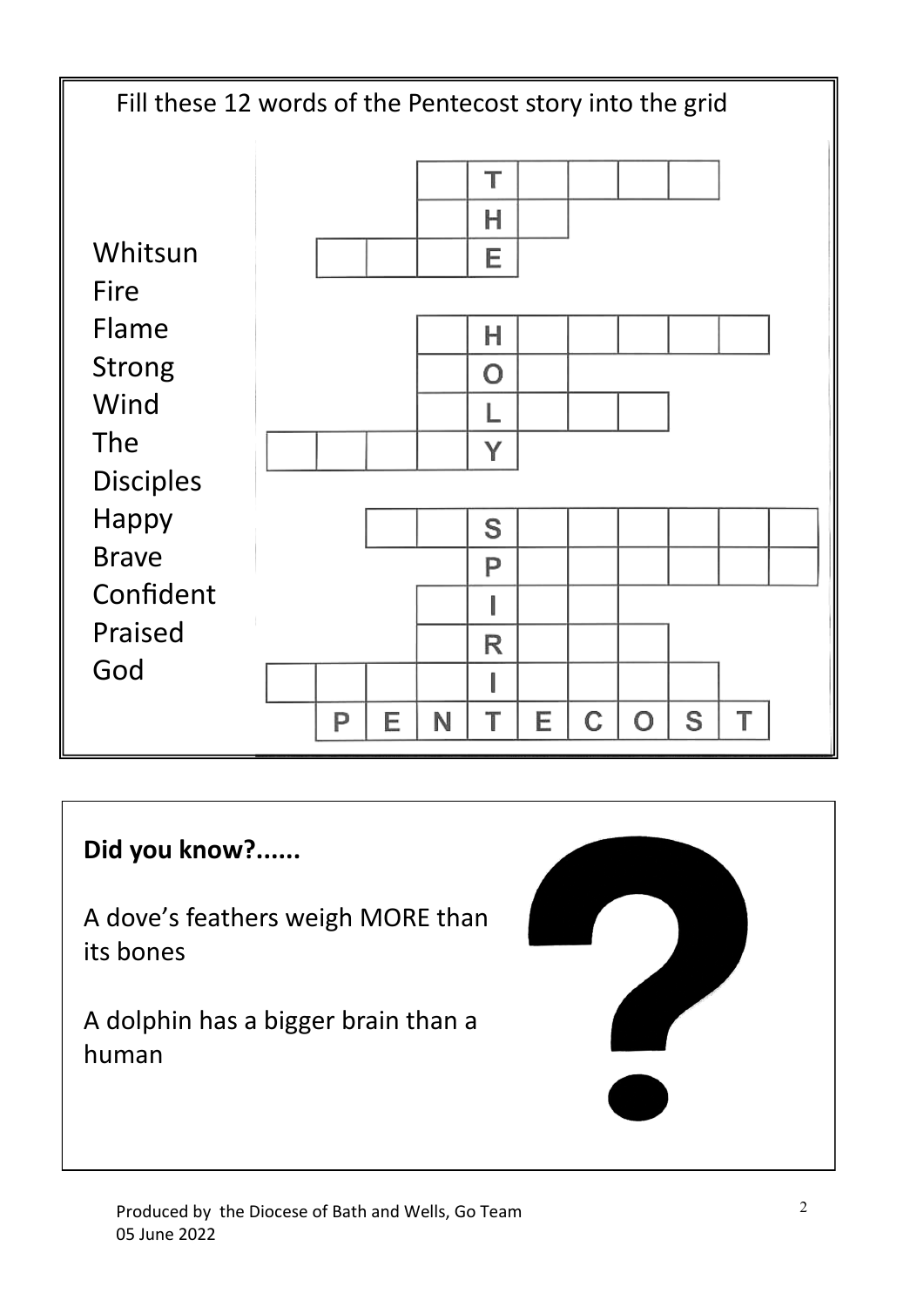Climb the lighthouse from DOVE to HOLY changing one letter at a time, to make a new word to match the clue



Another name for Pentecost is Whit Sunday.

Some families go out and fly kites because it reminds them that the Holy Spirit came like a rushing wind to the disciples at the first Pentecost.